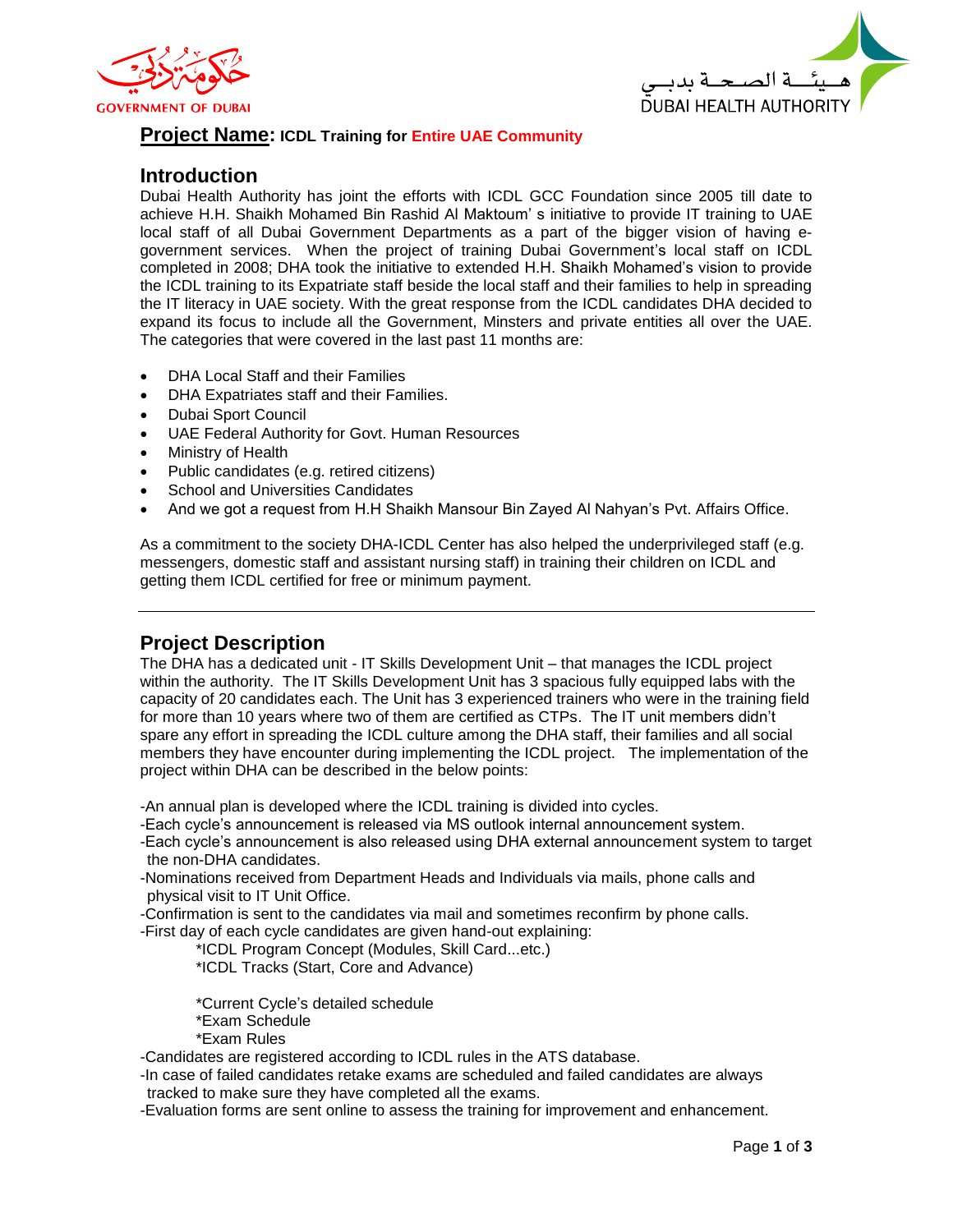



# **Project Name: ICDL Training for Entire UAE Community**

- -As an appreciation and encouragement at the end of each cycle a high achievers announcement is sent across DHA using MS Outlook internal announcement system.
- -For the other Governments and Ministries the file is sent to the coordinator of that concerned entity to be circulated among the staff as an appreciation.
- -The high achievers poster is posted in the IT Unit's Office where all visitors can see it.
- -Once the certificates are received from ICDL GCC Foundation; IT Unit informs the candidates to collect their certificates.
- -Mobile phone messages were used as an extra announcement tool to confirm the retakes exams or the collection of ICDL certificates. This tool was used to overcome the obstacle of having DHA candidates working in shifts and not able to get the notification on time (especially the retake exams).
- -In the collaboration of ICDL GCC Foundation ICDL posters were distributed all over DHA premises as part of IT Awareness Campaign.
- ICDL training activities were announced in the DHA newsletters and local newspapers.

### **Impact**

- -The IT Skills Development Team have received a lot of appreciation letters and poems dedicated to their sincere efforts in helping the candidates to learn and gain new skills using ICDL program syllabus and obtain the ICDL certification.
- -Because the ICDL training was conducted in a very friendly and confortable environment a lot of candidates have decided to complete their ICDL Start certification to obtain the Core
- certification. Moreover, they keep coming back to the ICDL Center to ask about the latest news. - High morale boost for the staff who attended the certification.
- -Fear of attending the exams was totally taken away after the training sessions.
- -Flexible timings were given for the candidates when requested.
- -Candidates from different management levels attained the ICDL certification.
- -There was a remarkable improvement in their computing knowledge once the training got over.
- -There were group involvements in the practice session during the training.
- -Leadership qualities were well noticed during the sessions.
- -Candidate Participation in training was punctual.
- -Candidate's moral was in high spirits while attending the training sessions
- -Complimentary training was released for the high achievers from FAHR authority and Dubai Sports Council.
- -Training the staff from sports council is one of the major stepping stones and it will help the staff to organize the events effectively and in a systematic orderly manner. Sport is a part of society as both an educational fixture and an entertainment enterprise. Sport forms part of human and social development. As a universal language, sport can be a powerful medium for social and economic change.
- -Medical staff trained on ICDL will have a better outlook which can be incorporated with the medical reports they could present it in seminars and for statistical reports.
- -The employers trained on ICDL whether from DHA or other Government Departments will always have an upper hand over the rest of the other department staffs.

#### **Quotes: Learn: Mastering New Skills and Hardworking = ICDL Certificate**

IT Skills Development Unit – DHA ICDL Center have received many poems in English and Arabic as an appreciation and gratitude to toward the trainers and we have kept snap shot of them in the images part as we have also attached the file with this mail.